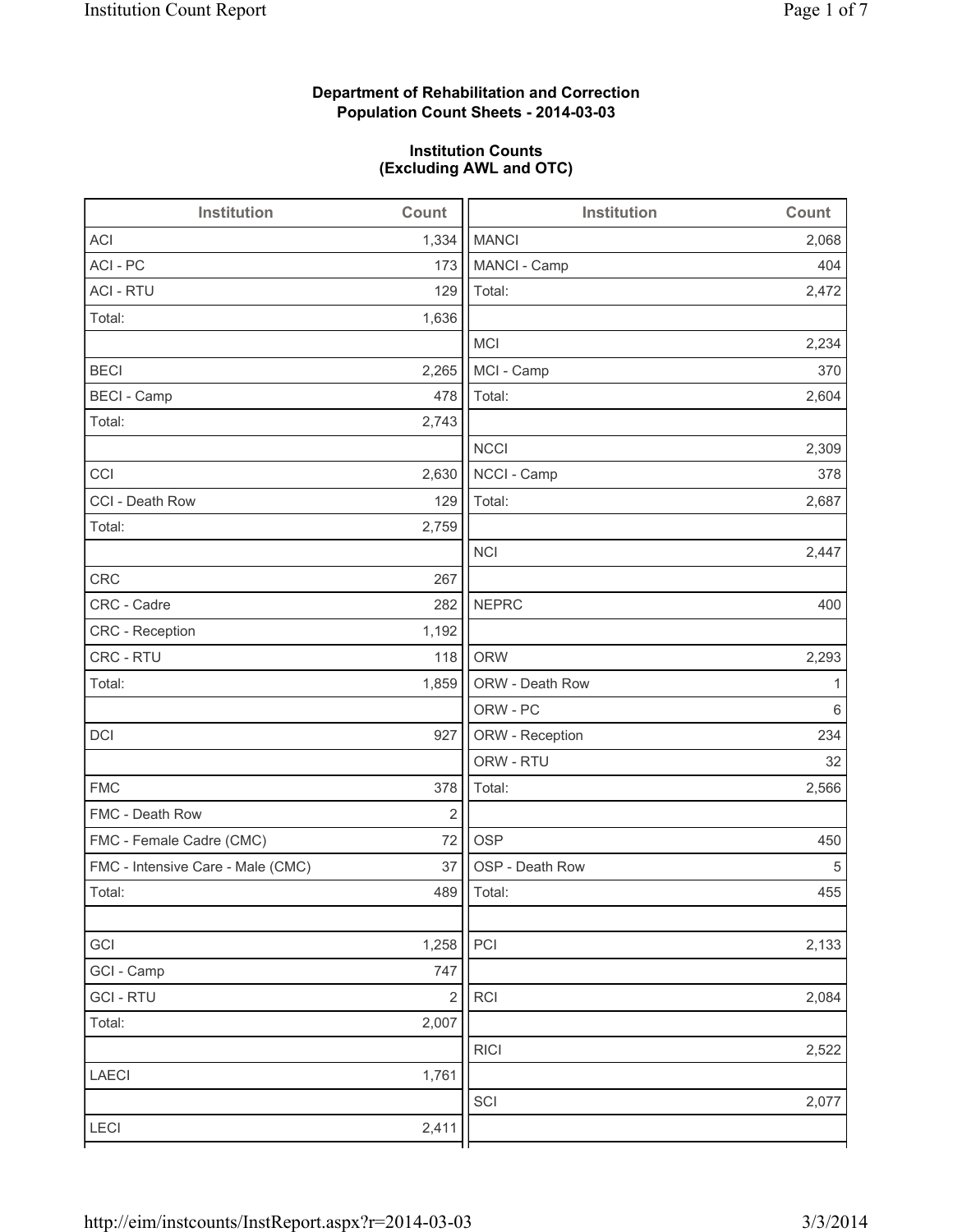| LECI - Camp              | 168   | SOCF        |                          | 1,130  |
|--------------------------|-------|-------------|--------------------------|--------|
| Total:                   | 2,579 | SOCF - RTU  |                          | 68     |
|                          |       | Total:      |                          | 1,198  |
| <b>LOCI</b>              | 2,257 |             |                          |        |
|                          |       | <b>TCI</b>  |                          | 1,101  |
| <b>LORCI</b>             | 137   | TCI - Camp  |                          | 424    |
| LORCI - Cadre            | 229   | Total:      |                          | 1,525  |
| <b>LORCI - Reception</b> | 1,012 |             |                          |        |
| Total:                   | 1,378 | <b>TOCI</b> |                          | 1,061  |
|                          |       |             |                          |        |
| <b>MACI</b>              | 1,014 | <b>WCI</b>  |                          | 1,362  |
| MACI - Minimum           | 1,368 | WCI - RTU   |                          | 51     |
| MACI - Youth             | 19    | Total:      |                          | 1,413  |
| Total:                   | 2,401 |             |                          |        |
|                          |       |             | <b>Total Population:</b> | 50,440 |

\* The Total Population includes 37 Offenders with Reason Codes 30 & 31.

\*\* The Total Population includes 28 Offenders with Reason Code 0A.

#### **Male Population by Security Level (Include AWL and Exclude OTC)**

|                        |                   |             | $-200$     |        |              |
|------------------------|-------------------|-------------|------------|--------|--------------|
| <b>Security Level</b>  |                   | <b>Body</b> | <b>AWL</b> | (-OTC) | <b>Total</b> |
| Total Level 5          |                   | 107         |            |        | 107          |
| Total Level 4          |                   | 1,757       | 9          | 9      | 1,757        |
| Total Level 3          |                   | 11,390      | 138        | 107    | 11,421       |
| Total Level 2          |                   | 17,339      | 207        | 143    | 17,403       |
| Total Level 1          |                   | 15,667      | 182        | 125    | 15,724       |
| <b>Total Death Row</b> |                   | 136         | 2          |        | 137          |
|                        | <b>Total Male</b> | 46,396      | 539        | 386    | 46,549       |

### **Female Population by Institution (Include AWL and Exclude OTC)**

| Institution              | <b>Body</b> | <b>AWL</b> | $(-OTC)$ | <b>Total</b> |
|--------------------------|-------------|------------|----------|--------------|
| <b>DCI</b>               | 927         | 14         | 8        | 933          |
| <b>FMC</b>               | 6           | 5          |          | 10           |
| FMC - Female Cadre (CMC) | 72          | 0          | 0        | 72           |
| <b>NEPRC</b>             | 400         | 12         | 6        | 406          |
| <b>ORW</b>               | 2,293       | 48         | 32       | 2,309        |
| <b>ORW - Death Row</b>   |             | 0          | $\Omega$ |              |
| ORW - PC                 | 6           | $\Omega$   | $\Omega$ | 6            |
| ORW - Reception          | 234         | O          |          | 234          |
| ORW - RTU                | 32          | 0          | 0        | 32           |
|                          |             |            |          |              |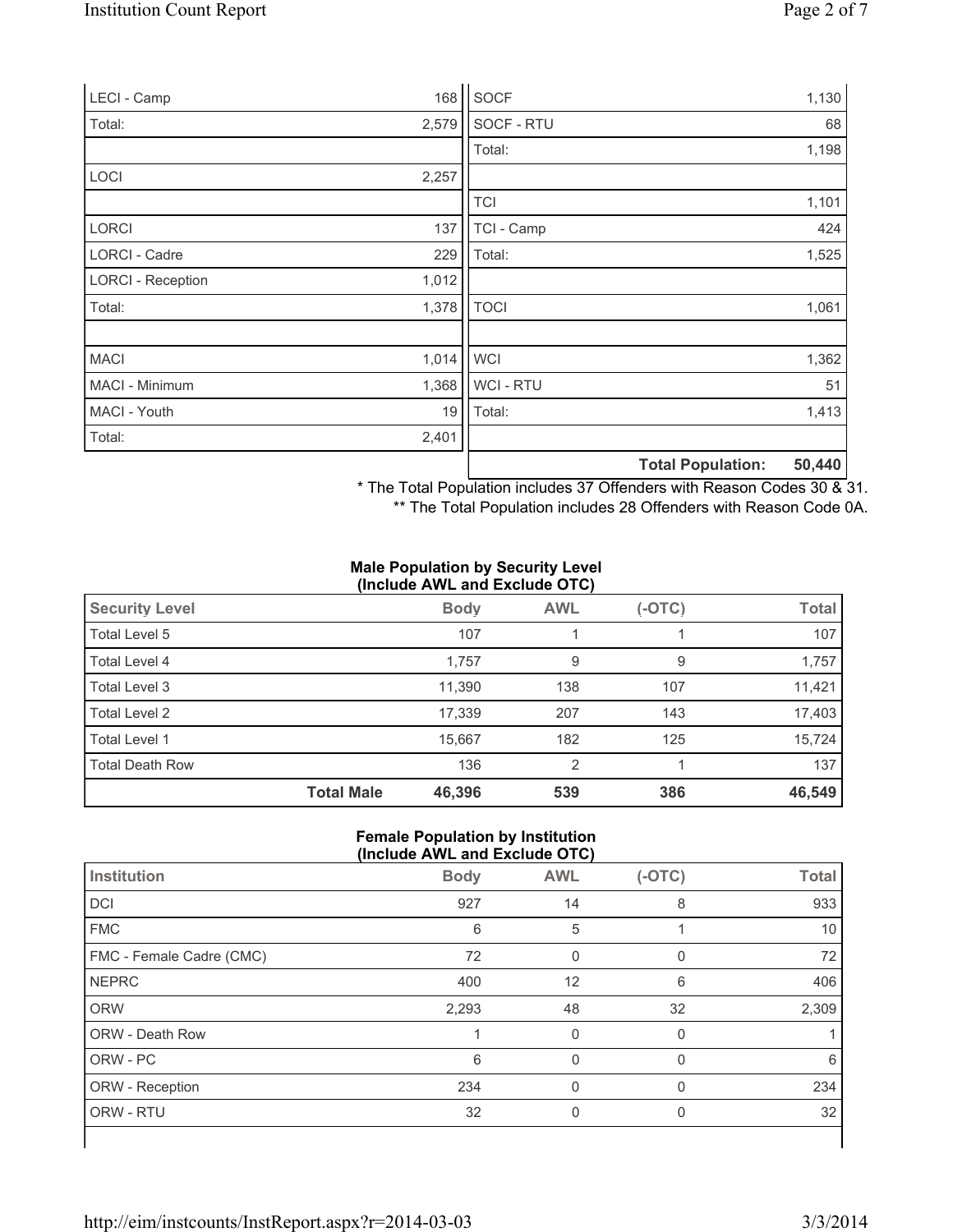| <b>Total Female</b>      | 3.971  | 79  | 47  | 4,003  |
|--------------------------|--------|-----|-----|--------|
|                          |        |     |     |        |
| <b>Total Population:</b> | 50,367 | 618 | 433 | 50,552 |

### **Male Population by Institution: Security Level 5 (Include AWL and Exclude OTC)**

| Institution |                      | <b>Body</b> | <b>AWL</b> | $(-OTC)$ | Total |
|-------------|----------------------|-------------|------------|----------|-------|
| OSP         |                      | 101         |            |          | 101   |
| <b>RICI</b> |                      |             |            |          |       |
| <b>SOCF</b> |                      | b           |            |          |       |
|             | <b>Total Level 5</b> | 107         |            |          | 107   |

## **Male Population by Institution: Security Level 4 (Include AWL and Exclude OTC)**

| Institution              | <u><u></u></u>       | <b>Body</b>    | <u><math>\frac{1}{2}</math> = <math>\frac{1}{2}</math></u><br><b>AWL</b> | $(-OTC)$            | <b>Total</b>              |
|--------------------------|----------------------|----------------|--------------------------------------------------------------------------|---------------------|---------------------------|
| ACI                      |                      | $\mathbf{1}$   | $\mathsf 0$                                                              | $\mathbf 0$         | 1                         |
| ACI-PC                   |                      | $\mathfrak{B}$ | $\mathsf{O}\xspace$                                                      | $\mathsf{O}\xspace$ | $\ensuremath{\mathsf{3}}$ |
| <b>BECI</b>              |                      | 1              | $\mathsf{O}\xspace$                                                      | $\mathsf{O}\xspace$ | $\mathbf{1}$              |
| CRC                      |                      | 5              | $\mathsf{O}\xspace$                                                      | $\mathsf{O}\xspace$ | $\sqrt{5}$                |
| CRC - Reception          |                      | 4              | $\mathsf 0$                                                              | $\mathsf{O}\xspace$ | $\overline{4}$            |
| CRC - RTU                |                      | $\overline{2}$ | $\mathsf{O}\xspace$                                                      | $\mathsf{O}\xspace$ | $\sqrt{2}$                |
| <b>FMC</b>               |                      | $\mathbf{1}$   | $\mathsf 0$                                                              | $\mathbf 0$         | 1                         |
| LAECI                    |                      | 3              | $\mathsf 0$                                                              | $\mathbf 0$         | $\ensuremath{\mathsf{3}}$ |
| LECI                     |                      | 27             | $\mathsf 0$                                                              | $\mathbf 0$         | 27                        |
| LOCI                     |                      | $\overline{2}$ | $\mathsf{O}\xspace$                                                      | $\mathsf{O}\xspace$ | $\sqrt{2}$                |
| LORCI                    |                      | $\mathbf{1}$   | $\mathsf{O}\xspace$                                                      | $\mathsf{O}\xspace$ | 1                         |
| <b>LORCI - Reception</b> |                      | $\mathbf 1$    | $\mathbf 1$                                                              | $\mathbf{1}$        | 1                         |
| <b>MANCI</b>             |                      | 42             | $\mathsf{O}\xspace$                                                      | $\mathsf{O}\xspace$ | 42                        |
| $\sf NCI$                |                      | 1              | $\mathsf{O}\xspace$                                                      | $\mathbf 0$         | 1                         |
| <b>OSP</b>               |                      | 342            | $\mathbf{1}$                                                             | $\mathbf{1}$        | 342                       |
| PCI                      |                      | 1              | $\mathsf{O}\xspace$                                                      | $\mathsf{O}\xspace$ | 1                         |
| <b>RCI</b>               |                      | 26             | $\mathsf{O}\xspace$                                                      | $\mathsf{O}\xspace$ | 26                        |
| SOCF                     |                      | 1,054          | 5                                                                        | $\overline{5}$      | 1,054                     |
| SOCF - RTU               |                      | 57             | $\mathsf{O}\xspace$                                                      | $\mathsf{O}\xspace$ | 57                        |
| <b>TCI</b>               |                      | 7              | $\mathsf{O}\xspace$                                                      | $\mathsf{O}\xspace$ | $\overline{7}$            |
| <b>TOCI</b>              |                      | 171            | $\mathbf 1$                                                              | $\mathbf{1}$        | 171                       |
| <b>WCI</b>               |                      | 3              | $\mathbf 1$                                                              | $\mathbf{1}$        | $\sqrt{3}$                |
| WCI - RTU                |                      | $\overline{2}$ | $\mathsf{O}\xspace$                                                      | $\mathsf{O}\xspace$ | $\overline{2}$            |
|                          | <b>Total Level 4</b> | 1,757          | $\boldsymbol{9}$                                                         | $\overline{9}$      | 1,757                     |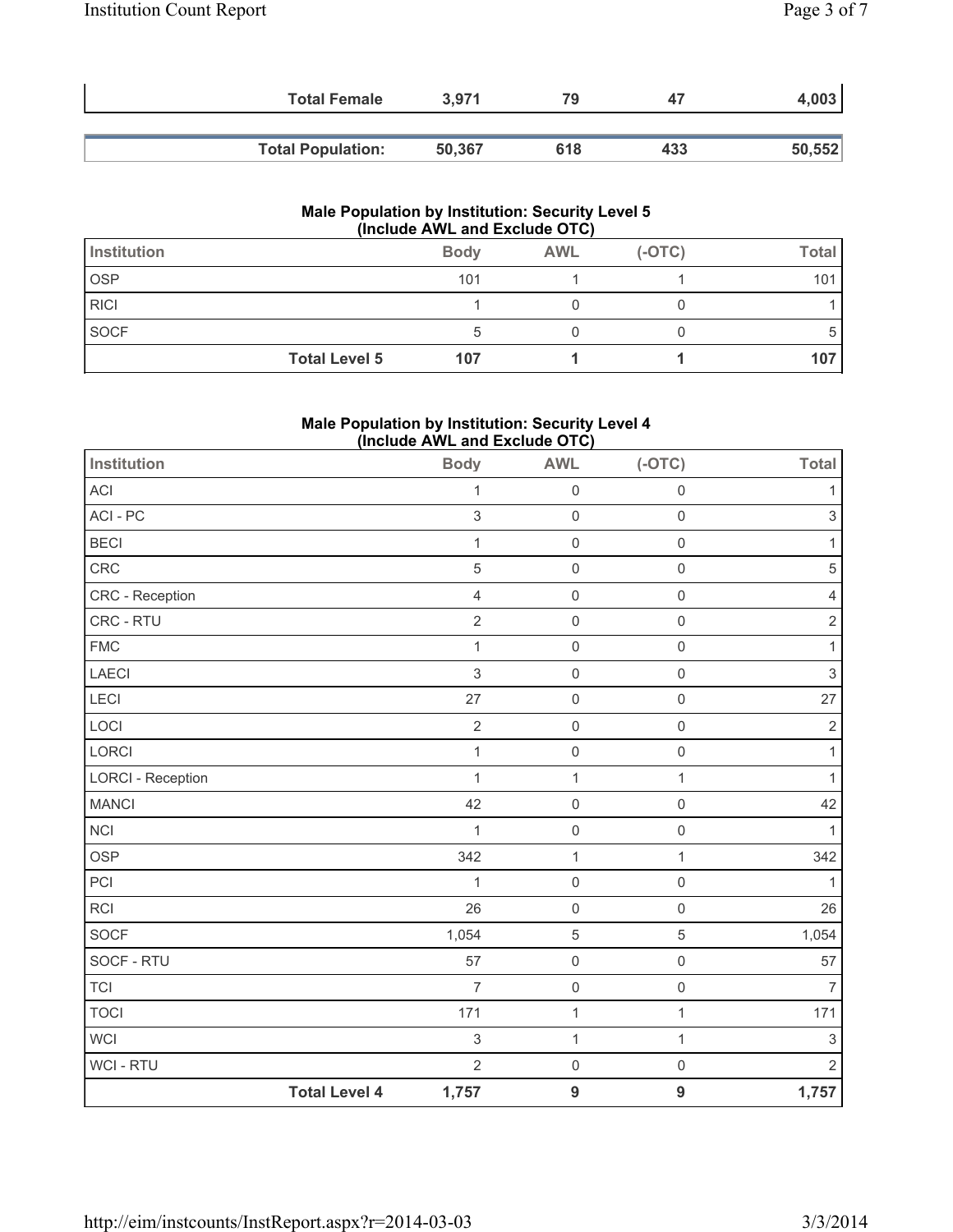|                                   | $(III)$ and $I = 2$ and $II = 2$ and $II = 2$ |                          |                     |                |
|-----------------------------------|-----------------------------------------------|--------------------------|---------------------|----------------|
| <b>Institution</b>                | <b>Body</b>                                   | <b>AWL</b>               | $(-OTC)$            | <b>Total</b>   |
| ACI                               | 22                                            | $\mathsf{O}\xspace$      | $\mathsf{O}\xspace$ | 22             |
| ACI - PC                          | 83                                            | $\mathsf 0$              | $\mathsf{O}\xspace$ | 83             |
| <b>ACI - RTU</b>                  | 1                                             | $\mathsf 0$              | $\mathsf{O}\xspace$ | $\mathbf{1}$   |
| <b>BECI</b>                       | 16                                            | $\mathsf 0$              | $\mathsf{O}\xspace$ | $16\,$         |
| CCI                               | $\overline{4}$                                | $\mathsf{O}\xspace$      | $\mathsf{O}\xspace$ | $\overline{4}$ |
| CRC                               | 55                                            | $\,8\,$                  | $\sqrt{5}$          | 58             |
| CRC - Cadre                       | 223                                           | $\mathsf 0$              | $\mathsf{O}\xspace$ | 223            |
| CRC - Reception                   | 748                                           | $\overline{\mathcal{I}}$ | $\sqrt{5}$          | 750            |
| CRC - RTU                         | 86                                            | $\mathbf{1}$             | $\mathsf{O}\xspace$ | 87             |
| <b>FMC</b>                        | 13                                            | $\mathsf{O}\xspace$      | $\mathsf{O}\xspace$ | 13             |
| FMC - Intensive Care - Male (CMC) | 5                                             | $\mathsf{O}\xspace$      | $\mathsf 0$         | $\,$ 5 $\,$    |
| GCI                               | $\sqrt{2}$                                    | $\mathbf 1$              | $\mathbf{1}$        | $\mathbf 2$    |
| LAECI                             | 6                                             | $\mathsf 0$              | $\mathsf{O}\xspace$ | $\,6\,$        |
| LECI                              | 2,258                                         | 22                       | 20                  | 2,260          |
| LOCI                              | $\overline{2}$                                | $\mathsf{O}\xspace$      | $\mathsf{O}\xspace$ | $\overline{2}$ |
| LORCI                             | 37                                            | $\,$ 5 $\,$              | $\sqrt{5}$          | 37             |
| LORCI - Cadre                     | 213                                           | $\mathsf 0$              | $\mathsf{O}\xspace$ | 213            |
| <b>LORCI - Reception</b>          | 483                                           | 14                       | 12                  | 485            |
| <b>MACI</b>                       | 4                                             | $\mathbf 0$              | $\mathsf 0$         | 4              |
| MACI - Youth                      | 4                                             | $\mathsf 0$              | $\mathsf{O}\xspace$ | 4              |
| <b>MANCI</b>                      | 1,920                                         | 25                       | $20\,$              | 1,925          |
| MCI                               | $\,6\,$                                       | $\mathsf 0$              | $\mathsf 0$         | $\,6\,$        |
| <b>NCCI</b>                       | $\overline{7}$                                | $\mathsf{O}\xspace$      | $\mathsf{O}\xspace$ | $\overline{7}$ |
| NCI                               | 15                                            | $\sqrt{2}$               | $\mathsf 0$         | 17             |
| <b>OSP</b>                        | $\mathbf 1$                                   | $\mathsf{O}\xspace$      | $\mathsf{O}\xspace$ | $\mathbf{1}$   |
| PCI                               | 46                                            | 4                        | 1                   | 49             |
| RCI                               | 1,896                                         | 17                       | 14                  | 1,899          |
| <b>RICI</b>                       | $\overline{4}$                                | $\mathsf 0$              | $\mathsf 0$         | $\overline{4}$ |
| SCI                               | $\mathbf 1$                                   | $\mathbf{1}$             | $\mathbf{1}$        | $\mathbf{1}$   |
| SOCF                              | 71                                            | $\mathsf 0$              | $\mathsf{O}\xspace$ | 71             |
| SOCF - RTU                        | 11                                            | $\mathsf 0$              | $\mathsf{O}\xspace$ | 11             |
| <b>TCI</b>                        | 992                                           | 19                       | 15                  | 996            |
| TCI - Camp                        | $\mathbf{1}$                                  | $\mathsf{O}\xspace$      | $\mathsf 0$         | $\mathbf{1}$   |
| <b>TOCI</b>                       | 840                                           | $\boldsymbol{7}$         | $\overline{4}$      | 843            |
| WCI                               | 1,268                                         | $\,$ 5 $\,$              | $\overline{4}$      | 1,269          |
| WCI - RTU                         | 46                                            | $\mathsf 0$              | $\mathsf{O}\xspace$ | 46             |
| <b>Total Level 3</b>              | 11,390                                        | 138                      | 107                 | 11,421         |

#### **Male Population by Institution: Security Level 3 (Include AWL and Exclude OTC)**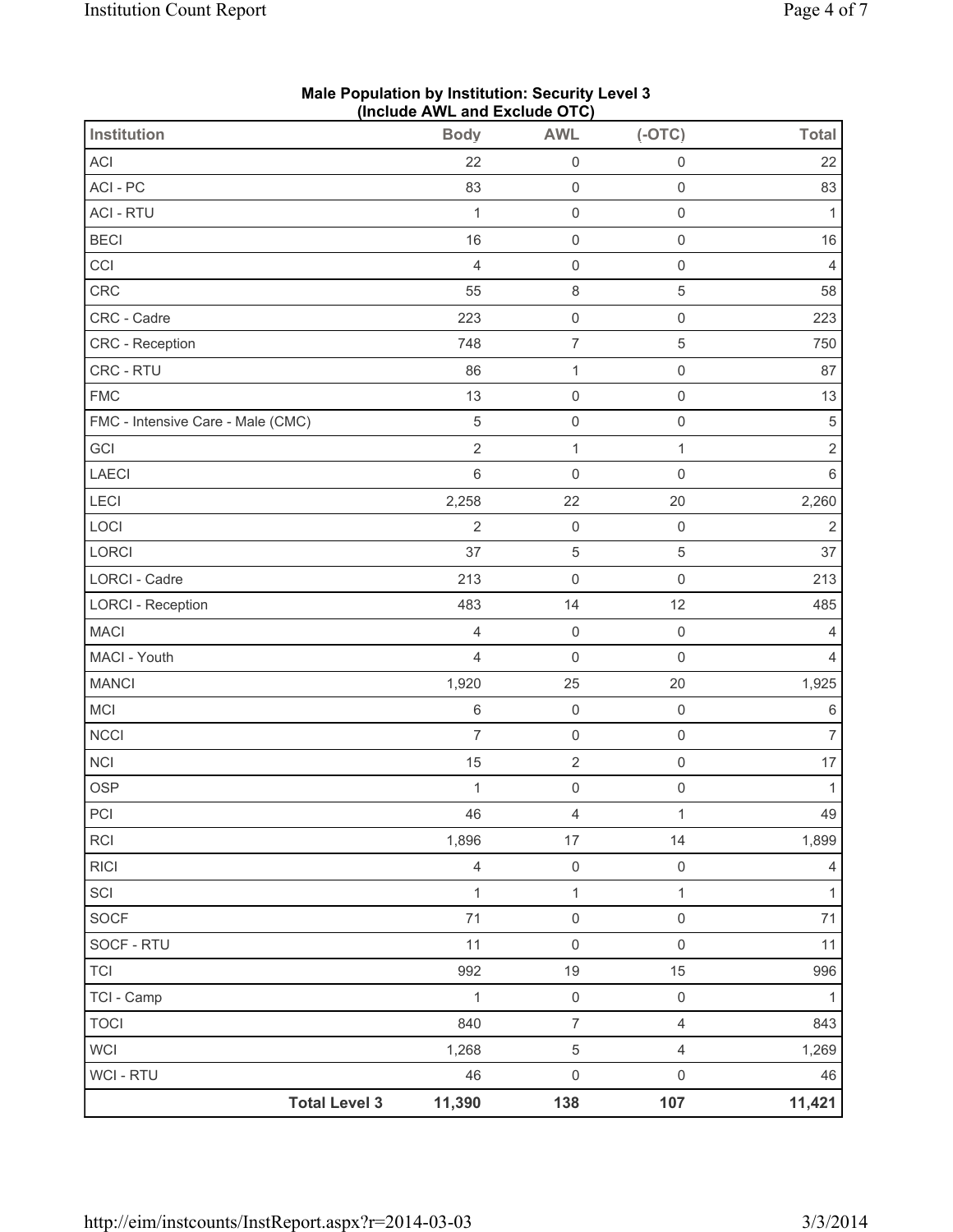| Institution                       | <b>INDIANAL ANTE AND EXPIGAS</b><br><b>Body</b> | <u>,,,</u><br><b>AWL</b>  | $(-OTC)$            | <b>Total</b>              |
|-----------------------------------|-------------------------------------------------|---------------------------|---------------------|---------------------------|
| ACI                               | 578                                             | 3                         | $\sqrt{2}$          | 579                       |
| ACI - PC                          | 61                                              | $\mathbf 0$               | $\mathbf 0$         | 61                        |
| <b>ACI - RTU</b>                  | 80                                              | $\mathsf{O}\xspace$       | $\mathsf{O}\xspace$ | 80                        |
| <b>BECI</b>                       | 1,527                                           | 16                        | 11                  | 1,532                     |
| CCI                               | 1,823                                           | 18                        | 12                  | 1,829                     |
| CRC                               | 80                                              | $\,$ 5 $\,$               | $\overline{4}$      | 81                        |
| CRC - Cadre                       | 46                                              | $\mathsf 0$               | $\mathsf 0$         | 46                        |
| CRC - Reception                   | 239                                             | $\,6\,$                   | $\overline{4}$      | 241                       |
| CRC - RTU                         | 23                                              | $\mathsf{O}\xspace$       | $\mathsf 0$         | 23                        |
| <b>FMC</b>                        | 14                                              | $\mathbf{1}$              | $\mathbf 0$         | 15                        |
| FMC - Intensive Care - Male (CMC) | 21                                              | $\mathsf 0$               | $\mathbf 0$         | 21                        |
| GCI                               | 777                                             | $\overline{7}$            | $\overline{4}$      | 780                       |
| GCI - Camp                        | $\mathbf 1$                                     | $\mathsf{O}\xspace$       | $\mathbf 0$         | 1                         |
| LAECI                             | 1,317                                           | 28                        | 22                  | 1,323                     |
| LECI                              | 107                                             | $\mathsf 0$               | $\mathbf 0$         | 107                       |
| LOCI                              | 1,069                                           | $\boldsymbol{9}$          | $\,6$               | 1,072                     |
| LORCI                             | 52                                              | $\sqrt{2}$                | $\sqrt{2}$          | 52                        |
| LORCI - Cadre                     | $\mathsf g$                                     | $\mathsf{O}\xspace$       | $\mathsf{O}\xspace$ | 9                         |
| <b>LORCI - Reception</b>          | 242                                             | $\boldsymbol{7}$          | $\overline{7}$      | 242                       |
| <b>MACI</b>                       | 1,010                                           | $\overline{7}$            | $\sqrt{5}$          | 1,012                     |
| MACI - Youth                      | 15                                              | $\mathsf{O}\xspace$       | $\mathsf 0$         | 15                        |
| <b>MANCI</b>                      | 91                                              | 1                         | $\mathbf{1}$        | 91                        |
| MCI                               | 1,762                                           | 23                        | 15                  | 1,770                     |
| MCI - Camp                        | $\sqrt{2}$                                      | $\mathbf 0$               | $\mathsf{O}\xspace$ | $\overline{2}$            |
| NCCI                              | 1,564                                           | 12                        | 10                  | 1,566                     |
| NCI                               | 1,805                                           | 28                        | 23                  | 1,810                     |
| PCI                               | 787                                             | 17                        | $\overline{2}$      | 802                       |
| <b>RCI</b>                        | 162                                             | $\mathsf{O}\xspace$       | $\mathsf 0$         | 162                       |
| <b>RICI</b>                       | 770                                             | $\ensuremath{\mathsf{3}}$ | $\overline{2}$      | 771                       |
| SCI                               | 1,108                                           | 12                        | $\mathsf g$         | 1,111                     |
| <b>TCI</b>                        | 53                                              | $\mathbf{1}$              | $\mathbf{1}$        | 53                        |
| <b>TOCI</b>                       | 50                                              | $\mathbf 1$               | $\mathbf{1}$        | 50                        |
| WCI                               | 91                                              | $\mathsf 0$               | $\mathsf 0$         | 91                        |
| WCI - RTU                         | $\ensuremath{\mathsf{3}}$                       | $\mathsf{O}\xspace$       | $\mathsf{O}\xspace$ | $\ensuremath{\mathsf{3}}$ |
| <b>Total Level 2</b>              | 17,339                                          | 207                       | 143                 | 17,403                    |

## **Male Population by Institution: Security Level 2 (Include AWL and Exclude OTC)**

## **Male Population by Institution: Security Level 1**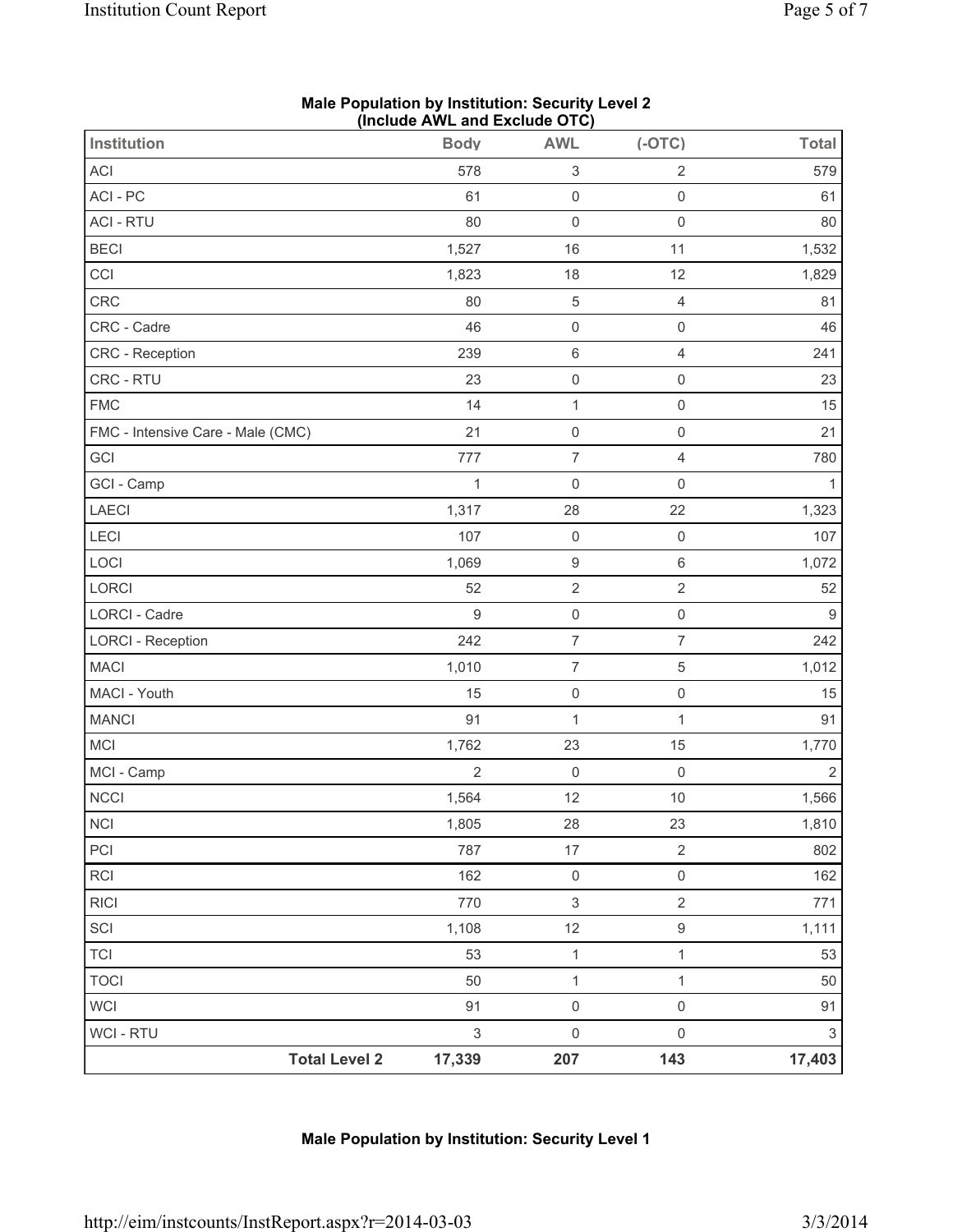|                                   | (Include AWL and Exclude OTC) |                     |                     |                |
|-----------------------------------|-------------------------------|---------------------|---------------------|----------------|
| <b>Institution</b>                | <b>Body</b>                   | <b>AWL</b>          | $(-OTC)$            | <b>Total</b>   |
| ACI                               | 733                           | $\sqrt{2}$          | $\overline{2}$      | 733            |
| ACI-PC                            | 26                            | $\mathsf{O}\xspace$ | $\mathsf 0$         | 26             |
| <b>ACI - RTU</b>                  | 48                            | $\mathsf{O}\xspace$ | $\mathsf 0$         | 48             |
| <b>BECI</b>                       | 721                           | 11                  | $\boldsymbol{9}$    | 723            |
| <b>BECI - Camp</b>                | 477                           | $\mathbf{1}$        | $\mathbf{1}$        | 477            |
| CCI                               | 803                           | 5                   | $\mathbf{1}$        | 807            |
| CRC                               | 63                            | $\mathbf{1}$        | $\mathbf{1}$        | 63             |
| CRC - Cadre                       | 13                            | $\mathsf 0$         | $\mathsf 0$         | 13             |
| CRC - Reception                   | 198                           | $\,8\,$             | $\,6$               | 200            |
| CRC - RTU                         | $\overline{7}$                | $\mathsf 0$         | $\mathsf 0$         | $\overline{7}$ |
| <b>FMC</b>                        | 343                           | 5                   | $\mathbf{1}$        | 347            |
| FMC - Intensive Care - Male (CMC) | 11                            | $\mathsf 0$         | $\mathsf 0$         | 11             |
| GCI                               | 479                           | $\overline{7}$      | $\,6$               | 480            |
| GCI - Camp                        | 746                           | $\mathsf 0$         | $\mathsf 0$         | 746            |
| <b>GCI - RTU</b>                  | $\overline{2}$                | $\mathsf{O}\xspace$ | $\mathsf{O}\xspace$ | $\overline{2}$ |
| <b>LAECI</b>                      | 435                           | $\,6\,$             | 5                   | 436            |
| LECI                              | 19                            | $\mathsf 0$         | $\mathsf 0$         | 19             |
| LECI - Camp                       | 168                           | $\mathsf{O}\xspace$ | $\mathsf 0$         | 168            |
| LOCI                              | 1,184                         | $\boldsymbol{9}$    | $\overline{7}$      | 1,186          |
| LORCI                             | 47                            | 3                   | $\,$ 3 $\,$         | 47             |
| LORCI - Cadre                     | $\overline{7}$                | $\mathsf 0$         | $\mathsf 0$         | $\overline{7}$ |
| <b>LORCI - Reception</b>          | 284                           | 13                  | 11                  | 286            |
| MACI - Minimum                    | 1,368                         | 16                  | 13                  | 1,371          |
| <b>MANCI</b>                      | 15                            | $\overline{4}$      | $\,$ 3 $\,$         | 16             |
| MANCI - Camp                      | 404                           | $\mathbf{1}$        | $\mathbf{1}$        | 404            |
| MCI                               | 465                           | $\,8\,$             | $\overline{2}$      | 471            |
| MCI - Camp                        | 368                           | $\mathbf{1}$        | $\mathbf{1}$        | 368            |
| <b>NCCI</b>                       | 738                           | 15                  | 12                  | 741            |
| NCCI - Camp                       | 378                           | $\mathsf 0$         | $\mathsf{O}\xspace$ | 378            |
| <b>NCI</b>                        | 626                           | $\boldsymbol{7}$    | 3                   | 630            |
| <b>OSP</b>                        | 6                             | $\mathsf{O}\xspace$ | $\mathsf{O}\xspace$ | 6              |
| PCI                               | 1,299                         | 25                  | 13                  | 1,311          |
| <b>RICI</b>                       | 1,747                         | 22                  | 17                  | 1,752          |
| SCI                               | 968                           | $\,6\,$             | $\,$ 3 $\,$         | 971            |
| <b>TCI</b>                        | 48                            | $\,6\,$             | $\overline{4}$      | 50             |
| TCI - Camp                        | 423                           | $\mathsf{O}\xspace$ | $\mathsf{O}\xspace$ | 423            |
| <b>Total Level 1</b>              | 15,667                        | 182                 | 125                 | 15,724         |

ĭ

 $\overline{\Gamma}$